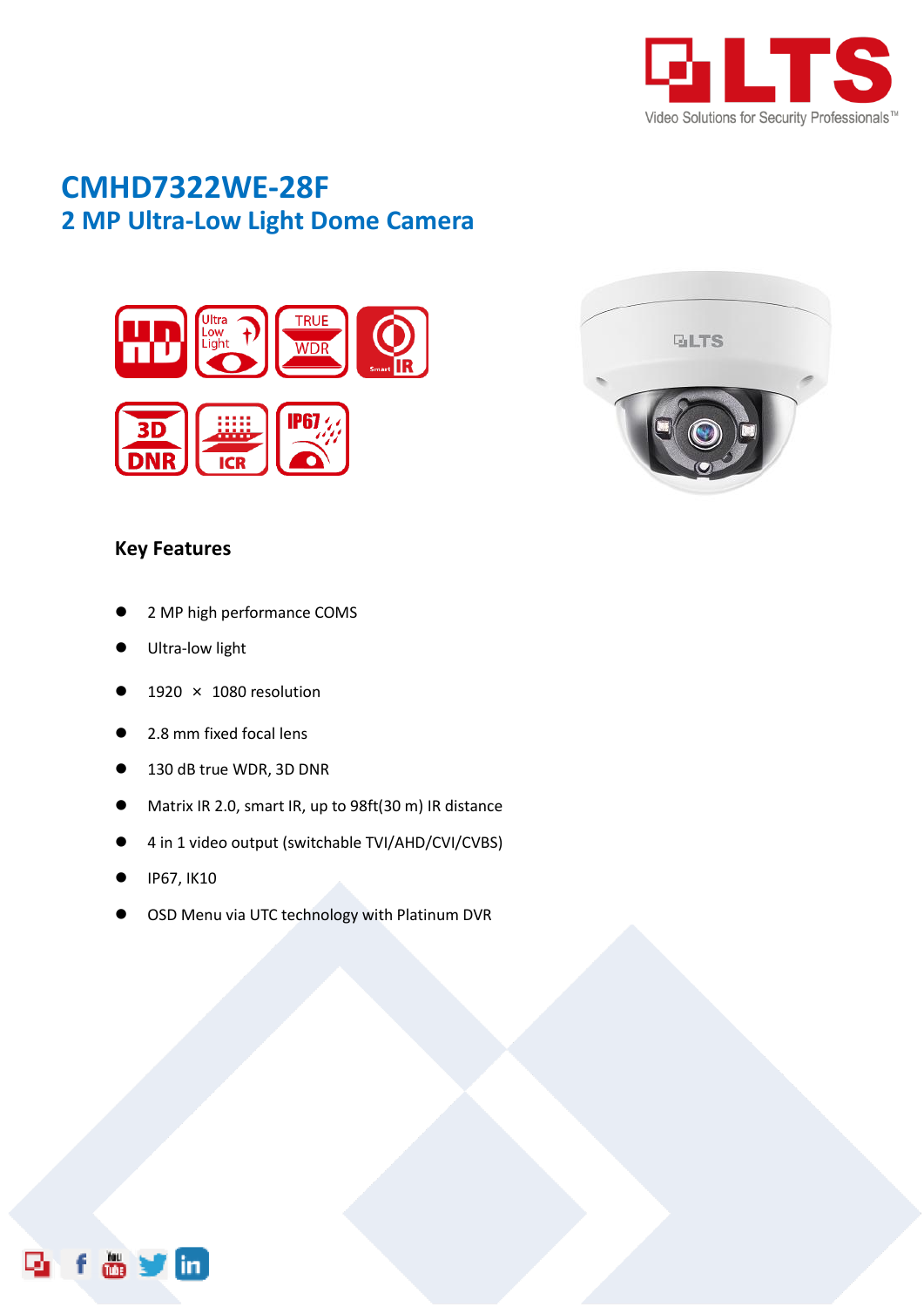

## **Specification**

| Camera                          |                                                                                                  |
|---------------------------------|--------------------------------------------------------------------------------------------------|
| Image Sensor                    | 2.0 megapixel progressive scan CMOS                                                              |
| Signal System                   | PAL/NTSC                                                                                         |
| <b>Frame Rate</b>               | PAL: 1080p@25fps<br>NTSC: 1080p@30fps                                                            |
| Resolution                      | 1920 (H) × 1080 (V)                                                                              |
| Min. illumination               | Color: 0.003 Lux @ (F1.2, AGC ON), 0 Lux with IR                                                 |
| <b>Shutter Time</b>             | PAL: 1/25 s to 1/50, 000 s<br>NTSC: 1/30 s to 1/50, 000 s                                        |
| Lens                            | 2.8 mm fixed focal lens                                                                          |
| <b>Horizontal Field of View</b> | $104^{\circ}$ (2.8 mm)                                                                           |
| Lens Mount                      | M12                                                                                              |
| Day & Night                     | IR cut filter                                                                                    |
| WDR (Wide Dynamic Range)        | $\geq$ 130 dB                                                                                    |
| Angle Adjustment                | Pan: 0° to 355°, Tilt:0° to 75°, Rotate: 0° to 355°                                              |
| <b>Menu</b>                     |                                                                                                  |
| Image Mode                      | STD/HIGH-SAT                                                                                     |
| AGC                             | Support                                                                                          |
| Day/Night Mode                  | Auto/Color/BW (Black White)                                                                      |
| <b>White Balance</b>            | Auto/Manual                                                                                      |
| AE (Auto Exposure) Mode         | WDR/BLC/HLC/Global                                                                               |
| Privacy Mask                    | 4 programmable privacy masks                                                                     |
| <b>Motion Detection</b>         | 4 programmable motion areas                                                                      |
| NR (Noise Reduction)            | 3D/2D                                                                                            |
| Language                        | English                                                                                          |
| <b>Functions</b>                | Brightness, Sharpness, Mirror, Smart IR, HLC                                                     |
| <b>Interface</b>                |                                                                                                  |
| Video Output                    | Switchable TVI/AHD/CVI/CVBS                                                                      |
| <b>General</b>                  |                                                                                                  |
| <b>Operating Conditions</b>     | -40 °C to 60 °C (-40 °F to 140 °F), humidity: 90% or less (non-condensation)                     |
| Power Supply                    | 12 VDC ±25%<br>*You are recommended to use one power adapter to supply the power for one camera. |
| Power Consumption               | Max. 3.4 W                                                                                       |
| Protection Level                | IP67, IK10                                                                                       |
| Material                        | Metal                                                                                            |
| IR Range                        | Up to 98ft(30 m)                                                                                 |
| Communication                   | Up the coax, TVI output                                                                          |
| Dimensions                      | $\emptyset$ 111 mm × 82.4 mm ( $\emptyset$ 4.4" × 3.2")                                          |
| Weight                          | Approx. 492 g (1.08 lb.)                                                                         |

fovin Ę,